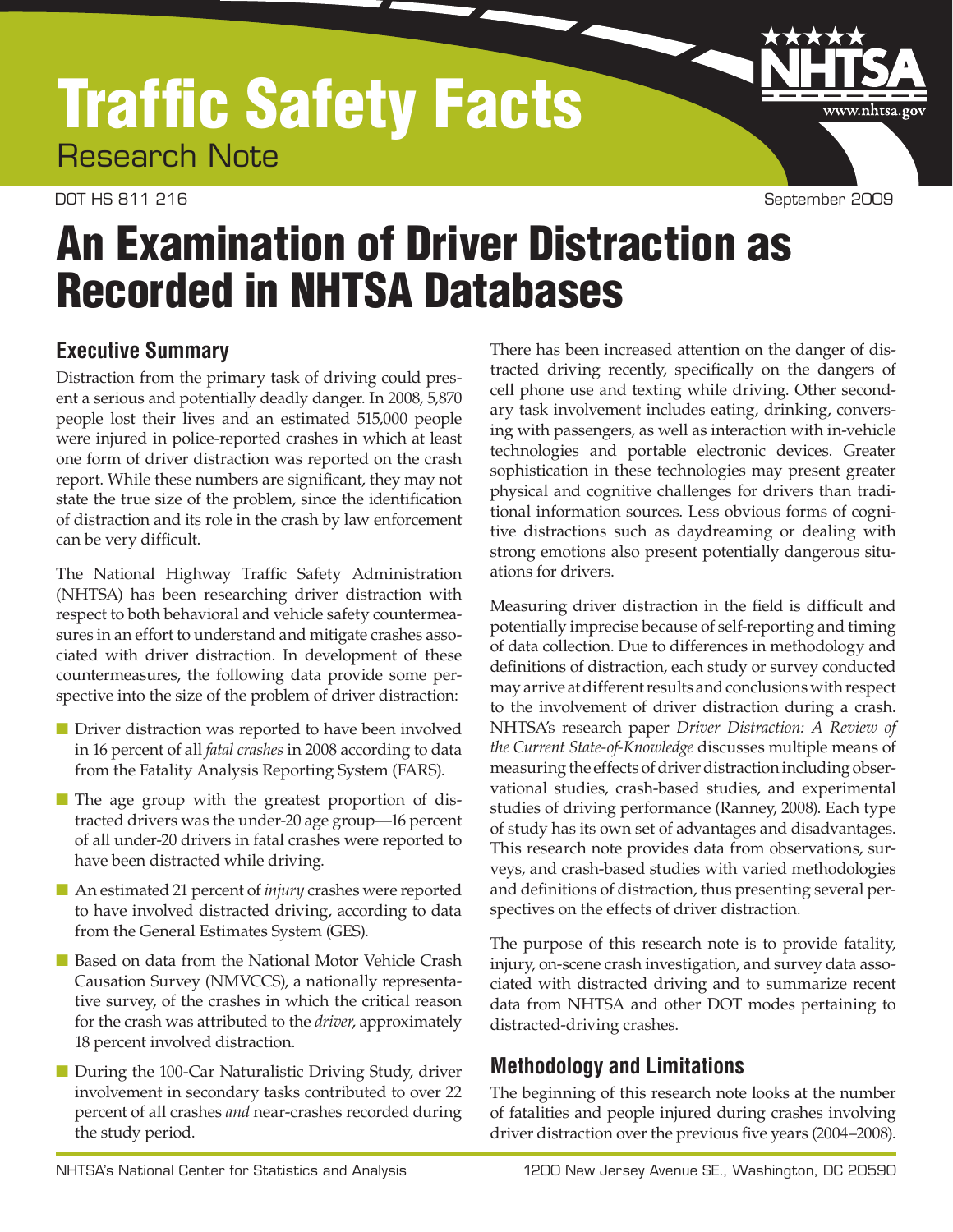The data sources include NHTSA's Fatality Analysis Reporting System (FARS) and National Automotive Sampling System (NASS) General Estimates System (GES). FARS annually collects fatal crash data from 50 States, the District of Columbia, and Puerto Rico, and is a census of all fatal crashes that occur on the Nation's roadways. NASS GES contains data from a nationally representative sample of police-reported crashes of all severities, including those that result in death, injury, or property damage. Data presented from NASS GES are estimates and are used to describe crashes of all severities that occur on the Nation's roadways. The national estimates produced from GES data may differ from the true values because they are based on a probability sample of crashes—not a census of all crashes—and hence are subject to sampling errors.

NHTSA-sponsored research papers and studies (see references below) were reviewed to determine what activities constitute driver distraction:

- *The Role of Driver Inattention in Crashes: New Statistics From the 1995 Crashworthiness Data System* (Wang et al., 1996)
- *An Overview of the 100-Car Naturalistic Study and Findings* (Neale, 2005)
- *Driver Distraction: A Review of the Current State of Knowledge* (Ranney, 2008)

Based on these documents, driver distraction in the context of this research note includes participation in secondary tasks and cognitive distraction. FARS and GES codes were reviewed to determine the appropriate search criteria in the databases that would incorporate distraction activities and behaviors identified in these NHTSA-sponsored research papers.

The databases include codes that accommodate participation in secondary tasks and cognitive distraction. FARS collects "Driver-Related Factors" that are coded in such a manner that can capture distractions such as the use of cell phones, navigation systems, and personal digital assistants (PDAs). This variable also captures careless and inattentive driving from cognitive distractions such as daydreaming. Appendix A provides the specific codes, definitions, and examples for "Driver-Related Factors" in the FARS database used in collection of fatal crash data involving distracted driving. This information is found in the annual FARS Coding and Validation Manual. GES has a code to include distraction but is more specific than the FARS database to the type of distraction after recognizing that distraction was already involved. The variable "Driver Distracted by" can include other occupants,

vehicle systems, electronic devices, and eating or drinking among other secondary tasks. Appendix B shows specific codes that were used within GES to estimate the number of non-fatal (injury and property-damage-only) distracted-driving crashes and people injured in distracteddriving crashes.

There are inherent limitations to FARS and GES data with regard to distraction. The data for FARS and GES are based on police accident reports (PARs) and investigations which are conducted *after* the event has occurred. These codes that identify distraction involvement in FARS and GES *do not assign cause* of the crash, but are factors that are reported by law enforcement that may have played a role in the crash. Police accident reports vary across jurisdictions, thus creating potential inconsistencies in reporting. Many variables on the police crash report are concrete across the jurisdictions, but distraction is not one of those variables. Some police crash reports identify distraction as a distinct reporting field, while others do not have such a field and identification of distraction is based upon the narrative portion of the report. A review of the 2008 distracted-driving fatal crashes across States in FARS shows as few as 1 percent to as many as 56 percent of fatal crashes involved distraction. Similarly in GES, less than 1 percent of crashes were reported as involving distraction in one primary sampling unit and as many as 70 percent of crashes involved distraction in another primary sampling unit. The FARS and GES data discussed in this research note are only those crashes in which at least one form of driver distraction was reported by law enforcement thus presenting a potential for an undercount of crashes and fatalities.

There are negative implications associated with distracted driving—especially in conjunction with a crash. Survey research shows that self-reporting of negative behavior is lower than actual occurrence of that negative behavior. There is no reason to believe that self-reporting of distracted driving to a law enforcement officer would differ. The inference herein is that the reported driver distraction during crashes is lower than the actual occurrence. Additionally, if a driver fatality occurs in the crash, law enforcement must rely on the crash investigation in order to report on whether driver distraction was involved. Law enforcement may not have information to indicate distraction.

Further discussion in the research note includes data from the National Motor Vehicle Crash Causation Survey (NMVCCS). Researchers were permitted *on the scene* of the crash and conducted analysis of the crash scene to thoroughly examine factors associated with the crash. Interviews were conducted when appropriate and information regarding distraction could be ascertained in this manner. The problems with self-reporting negative behav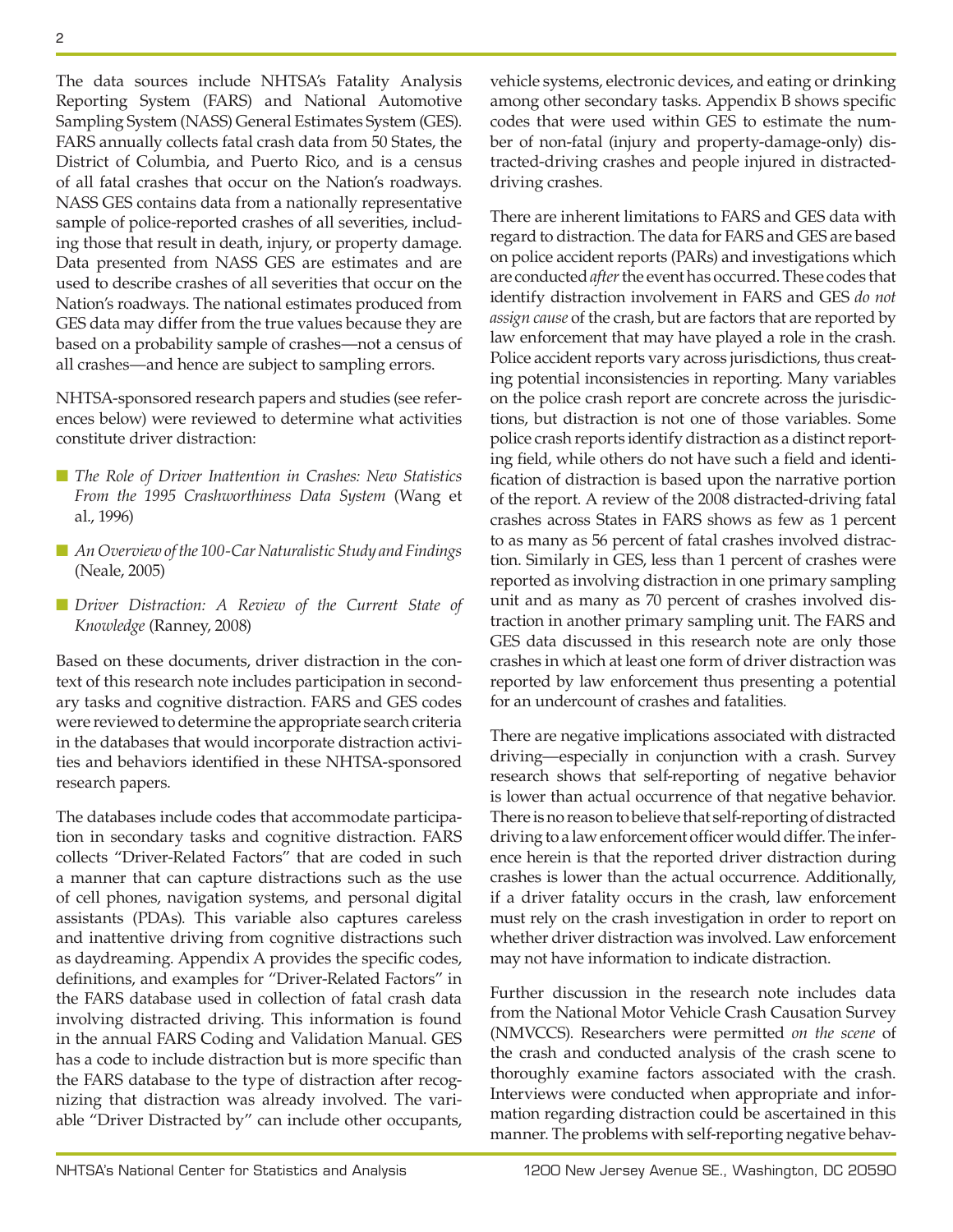ior in this survey would be similar to FARS and GES data. Appendix C contains information on the data collection method for this survey and full details can be found in the NMVCCS Report to Congress (NHTSA, 2008).

The 100-Car Naturalistic Driving Study conclusions provide perspective from an observational study. The data collection process utilized in this study provides great detail about driver activity and behavior *at the time of the crash*  as well as information about the driving maneuvers preceding and during the crash. The information regarding the crash is retrieved through video and sensors among other advanced technologies and is therefore not biased by self-reporting. The limitations in these data arise from the purposive, and relatively small, sample—designed to maximize the potential to record a crash or near crash. This prevents the results of the study from being projected to all types of drivers, all vehicles, and all environments.

Despite the differences in the studies, each piece of data provides insight into the problem of distracted driving on the Nation's roadways.

# **Presentation of Data**

### *Fatalities in Crashes With Driver Distraction*

In 2008, there were a total of 34,017 fatal crashes in the United States involving 50,186 drivers. In those crashes, 37,261 individuals were killed. Distraction was reported for 11 percent (5,501) of the drivers involved in fatal crashes. In these crashes reported to have involved distraction, 5,870 fatalities (16% of the overall fatalities) occurred. Table 1 provides information about fatal crashes with reported distraction from 2004 through 2008.

The proportion of fatalities reportedly associated with driver distraction increased from 12 percent in 2004 to 16 percent in 2008. During that time, fatal crashes with reported driver distraction also increased from 11 percent to 16 percent.

As reported for 2008, 5,331 fatal crashes occurred that involved distraction which includes single-vehicle crashes and multi-vehicle crashes. For single-vehicle crashes, the driver was reported as distracted and thus the crash was reported as a distracted-driving crash. However, in multivehicle crashes, the crash was reported as a distracteddriving crash if *at least* one driver was reported as distracted. In some of these multi-vehicle crashes, multiple drivers were reported as distracted. In 2008, 5,501 drivers were reported as distracted in the 5,331 fatal crashes involving distraction. The portion of drivers reportedly distracted at the time of the fatal crash increased from 8 percent in 2004 to 11 percent in 2008.

Table 2 describes 2008 fatal crash data by age of drivers with reported distracted-driving behavior and the types of vehicles driven. The age group with the greatest proportion of distracted drivers was the under-20 age group—16 percent of all under-20 drivers in fatal crashes were reported to have been distracted while driving. The age group with the next greatest proportion was 20- to 29-year-old drivers—12 percent of all 20- to 29-year-old drivers in fatal crashes were distracted. Light-truck drivers and motorcyclists had the greatest percentage of total drivers reported as distracted at the time of the fatal crash (12% each). Large-truck drivers had the smallest percentage of total drivers involved in fatal crashes that were reported as distraction-related. Table 2 shows fatal crashes by the age of the driver who was reportedly distracted and the vehicles with the distracted drivers.

### *People Injured in Crashes Involving Driver Distraction*

In 2008, an estimated 2,346,000 people were injured in motor vehicle traffic crashes. The number of people injured during a crash with reported distraction in 2008 was estimated at 515,000 (22% of all the injured people). Table 3 provides information about people injured in crashes with reported distraction from 2004 through 2008.

The estimated number of people injured in crashes involving distracted driving fell by 28 percent from an estimated

**Fatal Crashes, Drivers, and Fatalities in Crashes Involving Driver Distraction by Year**

| Year                                                                                      | <b>Overall</b> |                | <b>Distraction</b> |                |                |                   |
|-------------------------------------------------------------------------------------------|----------------|----------------|--------------------|----------------|----------------|-------------------|
|                                                                                           | <b>Crashes</b> | <b>Drivers</b> | <b>Fatalities</b>  | <b>Crashes</b> | <b>Drivers</b> | <b>Fatalities</b> |
| 2004                                                                                      | 38.444         | 58.395         | 42.836             | $4,409(11\%)$  | 4,672(8%)      | 4,978 (12%)       |
| 2005                                                                                      | 39.252         | 59,220         | 43.510             | $4,117(10\%)$  | 4,309(7%)      | 4,572 (11%)       |
| 2006                                                                                      | 38.648         | 57,846         | 42.708             | 5,323(14%)     | $5,536(10\%)$  | 5,917 (14%)       |
| 2007                                                                                      | 37.435         | 56.019         | 41.259             | 5,398 (14%)    | $5,623(10\%)$  | 5,988 (15%)       |
| 2008                                                                                      | 34.017         | 50.186         | 37.261             | 5,331 (16%)    | $5,501(11\%)$  | 5,870 (16%)       |
| $0.$ $0.0001$ $0.0004$ $0.007$ $(E^{\prime} \cup V^{\prime} \cap 0.000)$ $(BDE^{\prime})$ |                |                |                    |                |                |                   |

Source: NCSA, FARS 2004–2007 (Final), 2008 (ARF)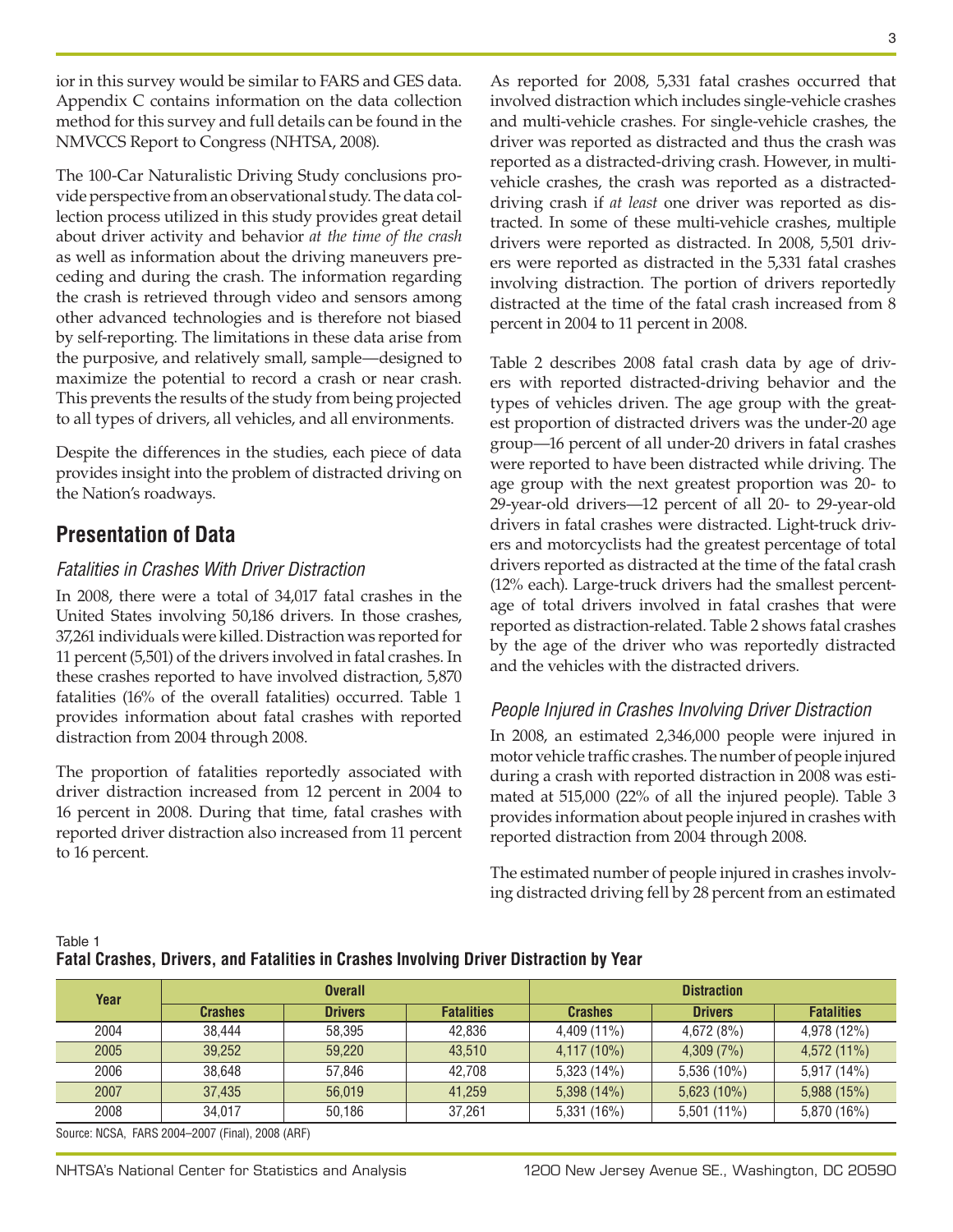713,000 in 2004 to 515,000 in 2008. The estimated overall number of people injured only fell 16 percent during the same time period.

#### Table 2

### **Drivers Involved in Fatal Crashes by Age and Vehicle Type, 2008**

|                                | <b>Total Drivers</b> | <b>Distracted Drivers</b> |
|--------------------------------|----------------------|---------------------------|
| <b>Total</b>                   | 50,186               | 5,501(11%)                |
| <b>Drivers by Age Group</b>    |                      |                           |
| Under 20                       | 4,535                | 707 (16%)                 |
| $20 - 29$                      | 12,132               | 1,449 (12%)               |
| $30 - 39$                      | 8,684                | 886 (10%)                 |
| $40 - 49$                      | 8.760                | 915 (10%)                 |
| $50 - 59$                      | 7,161                | 665 (9%)                  |
| $60 - 69$                      | 4.089                | 405 (10%)                 |
| 70 and Over                    | 3.977                | 436 (11%)                 |
| <b>Drivers by Vehicle Type</b> |                      |                           |
| Passenger Car                  | 20,284               | 2,124 (10%)               |
| Light Truck                    | 18,989               | 2,310 (12%)               |
| Large Truck                    | 4,017                | 324 (8%)                  |
| Motorcycle                     | 5,383                | 621 (12%)                 |
| Bus<br>NIOOA FADO 0000 (ADE)   | 247                  | 21(9%)                    |

Source: NCSA, FARS 2008 (ARF)

#### Table 3

### **People Injured in Crashes and People Injured in Crashes Involving Distraction**

|                        |           | <b>Distraction</b> |                                      |  |
|------------------------|-----------|--------------------|--------------------------------------|--|
| Year<br><b>Overall</b> |           | <b>Estimate</b>    | <b>Percentage of</b><br><b>Total</b> |  |
| 2004                   | 2,788,000 | 713,000            | 26%                                  |  |
| 2005                   | 2,699,000 | 674,000            | 25%                                  |  |
| 2006                   | 2,575,000 | 565,000            | 22%                                  |  |
| 2007                   | 2,491,000 | 506.000            | 20%                                  |  |
| 2008                   | 2,346,000 | 515,000            | 22%                                  |  |

Source: NCSA, GES 2004–2008

### *Crashes of All Severity With Distraction*

Table 4 provides information for all police-reported crashes from 2004 through 2008 including fatal crashes, injury crashes, property-damage-only crashes, and the total number of crashes for the year.

Figure 1 provides a graphical representation of the percentage of distracted-driving crashes for a particular severity from 2004 through 2008. This graph illustrates any fluctuation during the five-year period. From 2004 to 2008, the percentage of fatal crashes involving distraction increased, while the percentage of injury crashes and property-damage-only crashes involving driver distraction decreased.

### Table 4

#### **Motor Vehicle Traffic Crashes and Crashes Involving Driver Distraction by Year**

| <b>Crash Year</b><br><b>By Crash Severity</b> |                     | <b>Overall</b><br><b>Crashes</b> | <b>Crashes Involving</b><br><b>Distraction</b> |
|-----------------------------------------------|---------------------|----------------------------------|------------------------------------------------|
|                                               | <b>Fatal Crash</b>  | 38,444                           | 4,409 (11%)                                    |
| 2004                                          | Injury Crash        | 1,862,000                        | 478,000 (26%)                                  |
|                                               | PDO Crash           | 4,281,000                        | 998,000 (23%)                                  |
|                                               | Total               | 6,181,000                        | 1,481,000 (24%)                                |
|                                               | <b>Fatal Crash</b>  | 39,252                           | 4,117 (10%)                                    |
| 2005                                          | <b>Injury Crash</b> | 1,816,000                        | 448,000 (25%)                                  |
|                                               | <b>PDO Crash</b>    | 4,304,000                        | 1,021,000 (24%)                                |
|                                               | <b>Total</b>        | 6,159,000                        | 1,472,000 (24%)                                |
|                                               | <b>Fatal Crash</b>  | 38,648                           | 5,323 (14%)                                    |
| 2006                                          | Injury Crash        | 1,746,000                        | 381,000 (22%)                                  |
|                                               | PDO Crash           | 4,189,000                        | 769,000 (18%)                                  |
|                                               | Total               | 5,973,000                        | 1,155,000 (19%)                                |
|                                               | <b>Fatal Crash</b>  | 37,435                           | 5,398 (14%)                                    |
| 2007                                          | <b>Injury Crash</b> | 1,711,000                        | 349,000 (20%)                                  |
|                                               | <b>PDO Crash</b>    | 4,275,000                        | 787,000 (18%)                                  |
|                                               | Total               | 6,024,000                        | 1,142,000 (19%)                                |
| 2008                                          | <b>Fatal Crash</b>  | 34,017                           | 5,331 (16%)                                    |
|                                               | Injury Crash        | 1,630,000                        | 350,000 (21%)                                  |
|                                               | PDO Crash           | 4,146,000                        | 745,000 (18%)                                  |
|                                               | Total               | 5,811,000                        | 1,100,000 (19%)                                |

Source: NCSA, FARS 2004–2007 (Final), 2008 (ARF), GES 2004–2008; PDO— Property Damage Only.

#### Figure 1 **Crashes Involving Driver Distraction by Crash Severity**



Source: NCSA, FARS 2004–2007 (Final), 2008 (ARF), GES 2004–2008; PDO—Property Damage Only

# **Recent NHTSA-Sponsored Studies Involving Distracted Driving**

NHTSA has focused a great deal of attention on driver distraction to minimize distracted-driving behavior, develop countermeasures to prevent distracted-driving crashes, and mitigate injuries and fatalities that occur during a distracted-driving crash. The National Motor Vehicle Crash Causation Survey (NMVCCS) and the 100-Car Naturalistic Driving Study provide data about distracted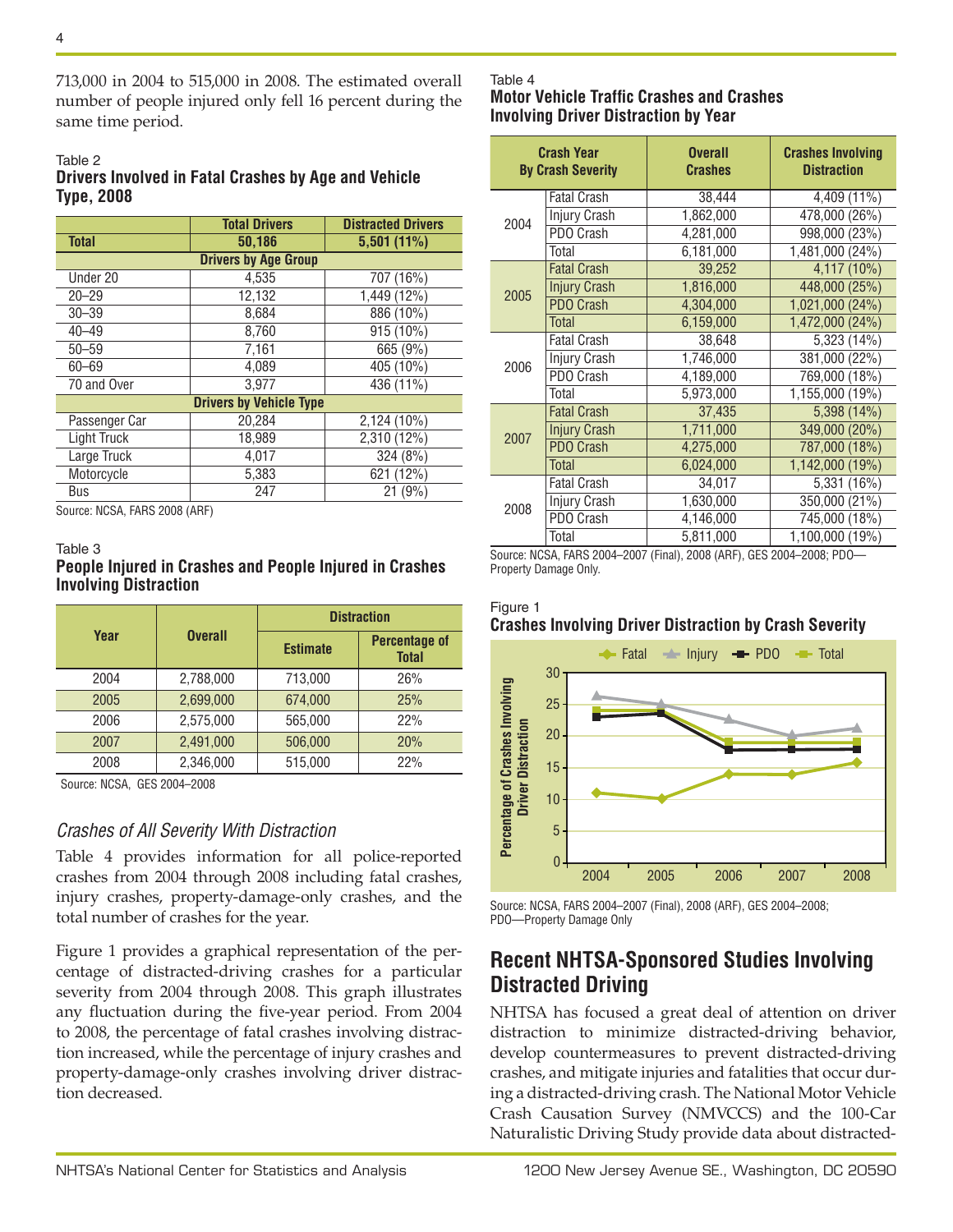driving crashes collected in different methods than FARS and GES, thus presenting varied measures of how frequently distraction is involved in motor vehicle crashes.

NHTSA has also collected data on the use of electronic devices—distractions of great interest recently. Electronicdevice-use and cell-phone-use data from two surveys, the National Occupant Protection Use Survey (NOPUS) and the Motor Vehicle Occupant Safety Survey (MVOSS), are included as well.

### *National Motor Vehicle Crash Causation Survey*

NHTSA recently conducted a nationwide survey of crashes involving light passenger vehicles with a focus on factors related to pre-crash events (NHTSA, July 2008). The NMVCCS investigated a total of 6,950 crashes during the three-year period from January 2005 to December 2007. The report uses a nationally representative sample of 5,471 crashes that were investigated during a two-anda-half-year period from July 3, 2005, to December 31, 2007. Based on the sampling method of the survey, findings are representative of the Nation as a whole. The survey was unique in that researchers were granted permission from law enforcement and emergency responders to be on the scene of the crash. Further discussion on the methodology and definitions of distraction in NMVCCS can be found in Appendix C.

Survey researchers were able to assess the critical event that preceded the crash, the reason for this event, and any other associated factors that might have played a role. Examples of the critical event preceding the crash include running off the edge of the road, failure to stay in the proper lane, or loss of control of the vehicle. Researchers assessed the reason underlying this critical event and attributed that reason to either the driver, the condition of the vehicle, failure of the vehicle systems, adverse environmental conditions, or roadway design. Each of these areas was further broken down to determine more specific critical reasons. For the driver, critical reasons included facets of driver distraction and therefore NMVCCS was able to quantify driver distraction involvement in crashes. The percentages included in this discussion are based on statistical weighting of the 5,471 crashes.

In cases where the researchers attributed the critical reason of the pre-crash event to the *driver*, distraction was identified. The definitions for types of distraction in NMVCCS—inattention,<sup>1</sup> internal distraction, and external distraction—coincide with previous research and thus also coincide with the criteria used to capture distraction in FARS and GES. Inattention was cited as the critical reason in 3 percent of the crashes, internal distraction was cited in 11 percent of the crashes, and external distraction was cited in 4 percent of the crashes. Overall, an estimated 18 percent of the crashes were reported to have involved driver distraction.

In addition to reporting distraction as the critical reason for the pre-crash event, NMVCCS also reports *crash-associated factors*. This is a factor likely to add to the probability of a crash occurrence and can be attributed to the driver, vehicle, roadway, or environment—the same categories as the critical reason classification. Eighteen percent of drivers were engaged in at least one interior non-driving activity (e.g., looking at other occupants, dialing or hanging up a phone, or conversing with a passenger). These interior non-driving activities are similar in definition to secondary task distractions noted in previous research. Drivers ages 16 to 25 had the highest percentage of being engaged in at least one interior non-driving activity.

### *100-Car Naturalistic Driving Study*

The 100-Car Naturalistic Driving Study was an observational study—via instrumented vehicles—to provide details on driver performance, behavior, environment, and other factors associated with critical incidents, nearcrashes, and crashes for 100 drivers over a one-year period (Ranney, 2008). The study was conducted as an exploratory study to determine the feasibility of a larger-scale study that would be more representative of the Nation's driving behavior. Despite the small-scale of the 100-Car study, extensive information was obtained on 241 primary and secondary drivers over a 12- to 13-month period. The data covered approximately 2 million vehicle miles driven and 43,000 hours of driving. Further details on the methodology of the 100-car study and activities included as secondary tasks in the study can be found in Appendix D.

As stated in *An Overview of the 100-Car Naturalistic Study and Findings*, "the goal of this study was to maximize the potential to record crash or near crash events through the selection of subjects with higher than average crash or near crash risk exposure." In order to achieve this goal, the 100-car study selected a larger sample of drivers who were under the age of 25 and who drove more than average. Additionally, the subjects were selected from the Northern Virginia/Washington, DC, metropolitan area which offers primarily urban and suburban driving conditions, often in moderate to heavy traffic. This type of purposive sample well-served the intentions of the study; however, it placed limitations on the application of the

<sup>&</sup>lt;sup>1</sup> Note that inattention in some research documents refers to distraction and fatigue. For NMVCCS, inattention refers solely to inattentive behavior—focusing of attention on concerns other than driving.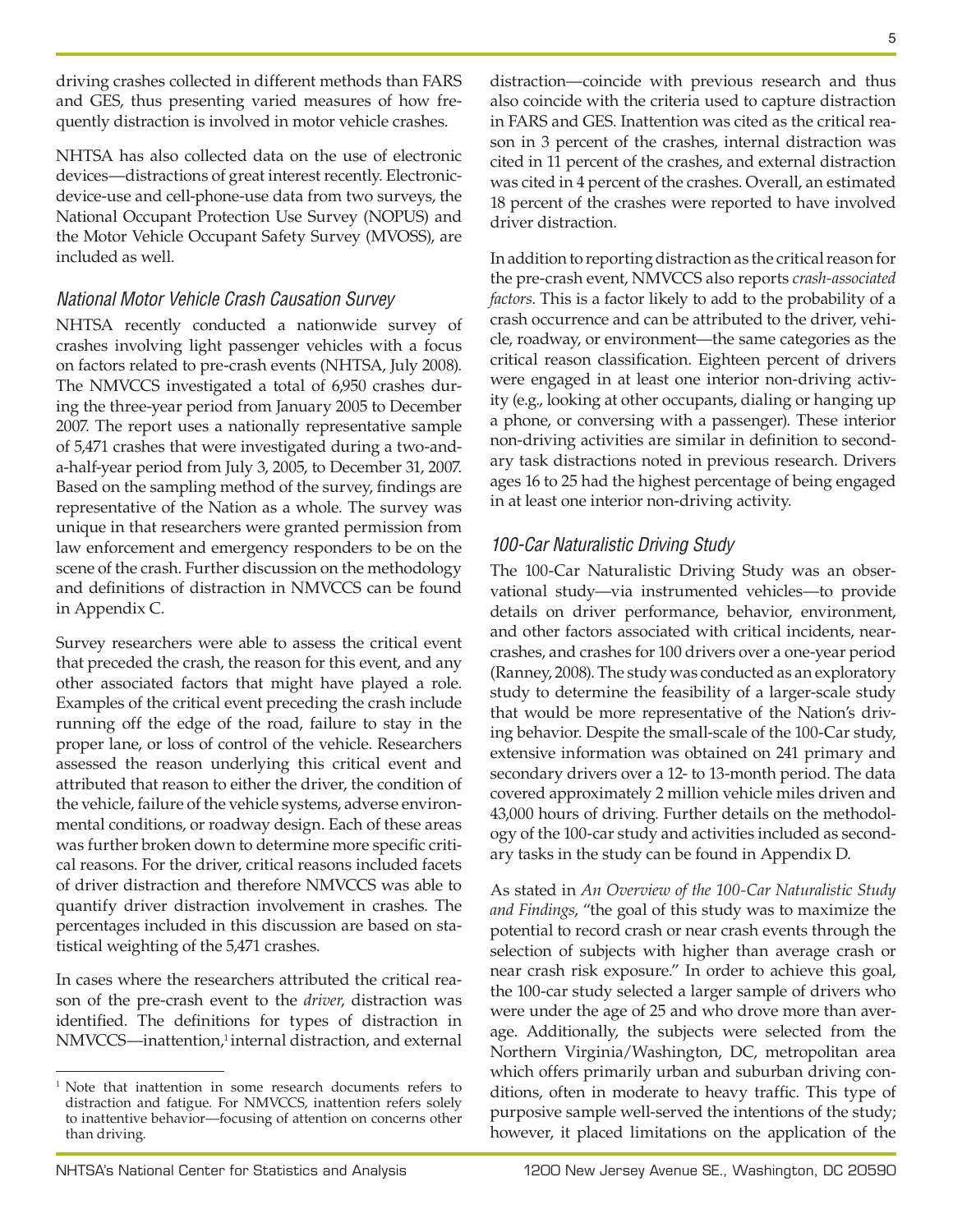findings. The findings of the 100-car study cannot be generalized to represent the behavior of the Nation's population or the potential causal factors for the crashes that occur across the Nation's roadways.

During the 100-car study, complete information was collected on 69 crashes, 761 near-crashes, and 8,295 incidents. The encompassing term *inattention* was classified during this study as 1) secondary task involvement, 2) fatigue, 3) driving-related inattention to the forward roadway, and 4) non-specific eye glance away from the forward roadway. Secondary task involvement is defined for the study as driver behavior that diverts the driver's attention away from the driving task; may include listening to cell phone, eating, talking to a passenger, etc. Thus, secondary task involvement in the 100-car study closely corresponds to the behaviors of distraction. Results of the 100-car study indicate that secondary task distraction contributed to over 22 percent of all the crashes *and* near-crashes recorded during the study period (NHTSA, 2006).

### *National Occupant Protection Use Survey*

NHTSA's annual survey of occupant protection also collects data on electronic device use. NOPUS provides the only probability-based observed data on driver electronic device use in the United States (NHTSA, June 2008). Based on the sampling method of the survey, findings are representative of the Nation as a whole. In 2007, hand-held electronic device use by drivers was up to 6 percent, an increase from the previous year. This rate translates into 1,005,000 vehicles on the road at any given daylight (7 a.m. to 6 p.m.) moment being driven by someone using a handheld electronic device. It also translates into an estimated 11 percent of vehicles in the typical daylight moment whose driver is using some type of electronic device, either hand-held or hands-free.

### *Motor Vehicle Occupant Safety Survey*

The 2007 MVOSS is a periodic national telephone survey on occupant protection issues. *Volume 4, Crash Injury and Emergency Medical Services Report,* includes discussion of questions pertaining to wireless phone use in the vehicle (Boyle & Lampkin, 2008). According to the report, 81 percent of people age 16 and older have a wireless phone in the vehicle when they drive. This rate decreases as age increases—87 percent of 16- to 54-year olds, 74 percent of 55- to 64-year-olds, and 63 percent of individuals age 65 and older. Of those individuals who have a wireless phone in the vehicle, 85 percent said they keep the phone on during all or most of their trips. Sixty-four percent always or usually answer incoming phone calls.

Of the drivers who usually carry a wireless phone, 16 percent said they talk while driving during most or all of their trips and 17 percent said they talk on their wireless phone during half of their trips. On the other hand, 22 percent of individuals reported never talking on their phone while in the vehicle.

With respect to making phone calls while in the vehicle, 32 percent of those who at least occasionally talk on the phone while driving place the phone call while driving the vehicle. An additional 37 percent wait until a temporary stop, and 19 percent pull over to a stop to place the call. Ten percent stated they never make a phone call while in the car.

# **Research and Innovative Technology Administration (RITA) Research**

# *Analysis of Crashes Involving Driver Distraction Using the 2003 GES Database*

In 2005, the Volpe National Transportation Systems Center released a report for the Research and Innovative Technology Administration regarding driver distraction. The report examined driver distraction as a contributing factor in all motor vehicle crashes and major crash types based on the 2003 GES crash database (Foderaro & Najm, 2005). Among other objectives, the analysis sought to quantify the involvement of distraction in terms of its frequency of occurrence.

Based on 2003 GES statistics, distraction was cited in about 14 percent of the 6,318,000 police-reported crashes. By excluding unknowns, distraction accounted for 24 percent of all crashes through the proportional redistribution of crashes. Appendix G discusses criteria used for the search of distraction data within GES.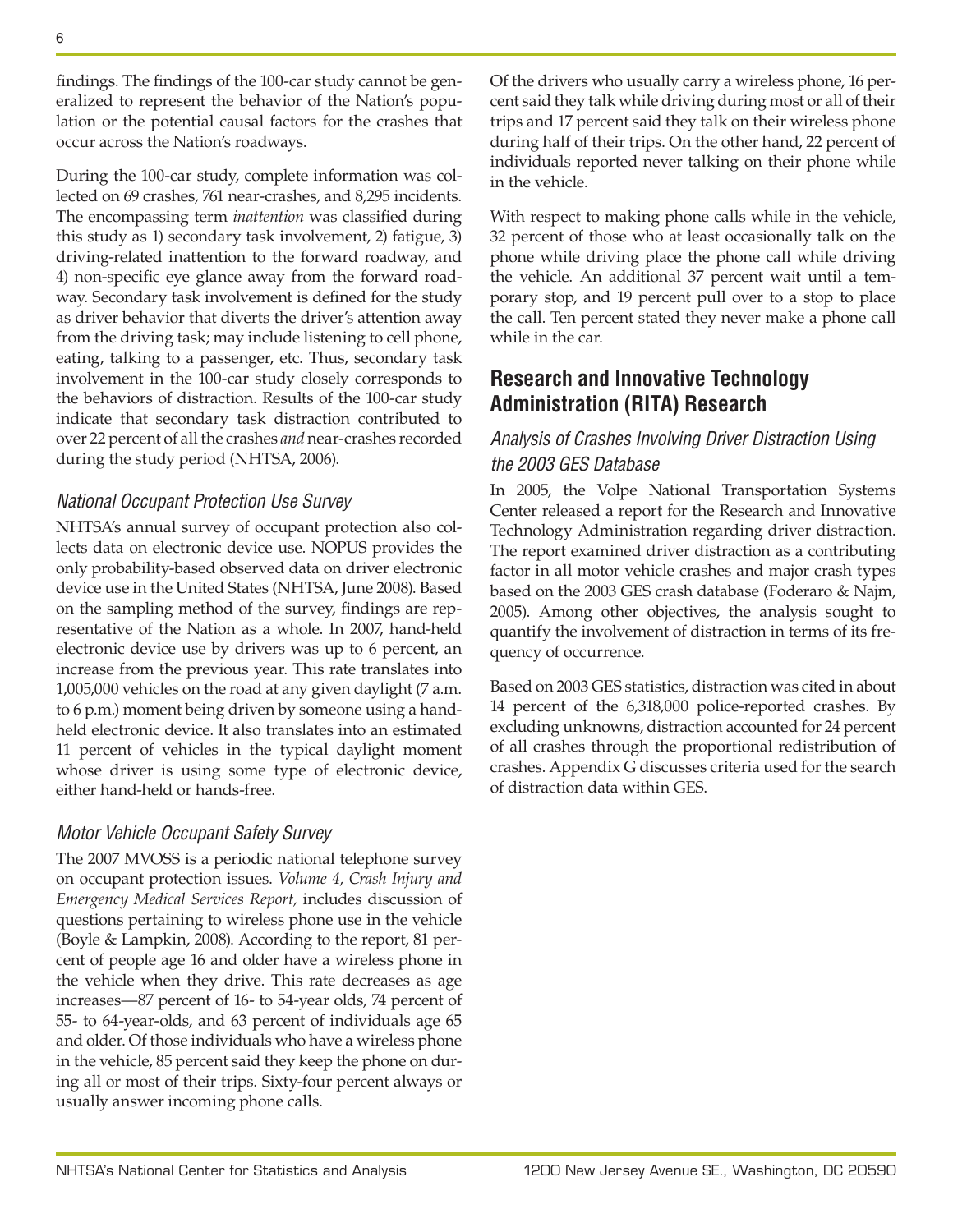## **References**

Boyle, J. M., and Lampkin, C. (2008). *2007 Motor Vehicle Occupant Safety Survey Volume 4: Crash Injury and Emergency Medical Services Report*. DOT HS 810 977.

Foderaro, F., and Najm, W. (2005). *Analysis of Crashes Involving Driver Distraction Using the 2003 GES Database*.

National Highway Traffic Safety Administration. (2006, April). *The Impact of Driver Inattention on Near Crash/Crash Risk: An Analysis Using the 100-Car Naturalistic Driving Study Data*. DOT HS 810 594.

National Highway Traffic Safety Administration. (2008, July). *National Motor Vehicle Crash Causation Survey: Report to Congress*. DOT HS 811 059.

National Highway Traffic Safety Administration. (2008, June). *Traffic Safety Facts Research Note: Driver Electronic Device Use in 2007*. DOT HS 810 963.

Neale, V. L. (2005). *An Overview of the 100-Car Naturalistic Study and Findings*. National Highway Traffic Safety Administration and Virginia Tech Transportation Institute. [www.nhtsa.dot.gov/staticfiles/DOT/NHTSA/NRD/](http://www.nhtsa.dot.gov/staticfiles/DOT/NHTSA/NRD/Multimedia/PDFs/Crash Avoidance/Driver Distraction/100Car_ESV05summary.pdf) [Multimedia/PDFs/Crash%20Avoidance/Driver%20](http://www.nhtsa.dot.gov/staticfiles/DOT/NHTSA/NRD/Multimedia/PDFs/Crash Avoidance/Driver Distraction/100Car_ESV05summary.pdf) [Distraction/100Car\\_ESV05summary.pdf](http://www.nhtsa.dot.gov/staticfiles/DOT/NHTSA/NRD/Multimedia/PDFs/Crash Avoidance/Driver Distraction/100Car_ESV05summary.pdf)

Ranney, T. A. (2008). *Driver Distraction: A Review of the Current State-of-Knowledge*. National Highway Traffic Safety Administration. DOT HS 810 787.

Wang, J-S. (1996). *The Role of Driver Inattention in Crashes: New Statistics from the 1995 Crashworthiness Data System*. [www-nrd.nhtsa.dot.gov/departments/Human%20](http://www-nrd.nhtsa.dot.gov/departments/Human Factors/driver-distraction/PDF/Wang.PDF) [Factors/driver-distraction/PDF/Wang.PDF](http://www-nrd.nhtsa.dot.gov/departments/Human Factors/driver-distraction/PDF/Wang.PDF)

Information on Distraction is presented by NHTSA's Office of Vehicle Safety Research on the Internet at: [www.](http://www.nhtsa.dot.gov/portal/site/nhtsa/template.MAXIMIZE/menuitem.8f0a414414e99092b477cb30343c44cc/?javax.portlet.tpst=4670b93a0b088a006bc1d6b760008a0c_ws_MX&javax.portlet.prp_4670b93a0b088a006bc1d6b760008a0c_viewID=detail_view&itemID=97b964d168516110VgnVCM1000002fd17898RCRD&overrideViewName=Article) [nhtsa.dot.gov/portal/site/nhtsa/template.MAXIMIZE/](http://www.nhtsa.dot.gov/portal/site/nhtsa/template.MAXIMIZE/menuitem.8f0a414414e99092b477cb30343c44cc/?javax.portlet.tpst=4670b93a0b088a006bc1d6b760008a0c_ws_MX&javax.portlet.prp_4670b93a0b088a006bc1d6b760008a0c_viewID=detail_view&itemID=97b964d168516110VgnVCM1000002fd17898RCRD&overrideViewName=Article) [menuitem.8f0a414414e99092b477cb30343c44cc/?javax.](http://www.nhtsa.dot.gov/portal/site/nhtsa/template.MAXIMIZE/menuitem.8f0a414414e99092b477cb30343c44cc/?javax.portlet.tpst=4670b93a0b088a006bc1d6b760008a0c_ws_MX&javax.portlet.prp_4670b93a0b088a006bc1d6b760008a0c_viewID=detail_view&itemID=97b964d168516110VgnVCM1000002fd17898RCRD&overrideViewName=Article) [portlet.tpst=4670b93a0b088a006bc1d6b760008a0c\\_ws\\_](http://www.nhtsa.dot.gov/portal/site/nhtsa/template.MAXIMIZE/menuitem.8f0a414414e99092b477cb30343c44cc/?javax.portlet.tpst=4670b93a0b088a006bc1d6b760008a0c_ws_MX&javax.portlet.prp_4670b93a0b088a006bc1d6b760008a0c_viewID=detail_view&itemID=97b964d168516110VgnVCM1000002fd17898RCRD&overrideViewName=Article) [MX&javax.portlet.prp\\_4670b93a0b088a006bc1d6b760008a](http://www.nhtsa.dot.gov/portal/site/nhtsa/template.MAXIMIZE/menuitem.8f0a414414e99092b477cb30343c44cc/?javax.portlet.tpst=4670b93a0b088a006bc1d6b760008a0c_ws_MX&javax.portlet.prp_4670b93a0b088a006bc1d6b760008a0c_viewID=detail_view&itemID=97b964d168516110VgnVCM1000002fd17898RCRD&overrideViewName=Article) [0c\\_viewID=detail\\_view&itemID=97b964d168516110VgnV](http://www.nhtsa.dot.gov/portal/site/nhtsa/template.MAXIMIZE/menuitem.8f0a414414e99092b477cb30343c44cc/?javax.portlet.tpst=4670b93a0b088a006bc1d6b760008a0c_ws_MX&javax.portlet.prp_4670b93a0b088a006bc1d6b760008a0c_viewID=detail_view&itemID=97b964d168516110VgnVCM1000002fd17898RCRD&overrideViewName=Article) [CM1000002fd17898RCRD&overrideViewName=Article](http://www.nhtsa.dot.gov/portal/site/nhtsa/template.MAXIMIZE/menuitem.8f0a414414e99092b477cb30343c44cc/?javax.portlet.tpst=4670b93a0b088a006bc1d6b760008a0c_ws_MX&javax.portlet.prp_4670b93a0b088a006bc1d6b760008a0c_viewID=detail_view&itemID=97b964d168516110VgnVCM1000002fd17898RCRD&overrideViewName=Article)

Information on Drowsy and Distracted Driving is presented by NHTSA's Office of Traffic Injury Control on the Internet at: [www.nhtsa.dot.gov/portal/site/nhtsa/menuit](http://www.nhtsa.dot.gov/portal/site/nhtsa/menuitem.54757ba83ef160af9a7ccf10dba046a0/) [em.54757ba83ef160af9a7ccf10dba046a0/](http://www.nhtsa.dot.gov/portal/site/nhtsa/menuitem.54757ba83ef160af9a7ccf10dba046a0/)

# **Authors**

This research note was written by Debra Ascone and Tonja Lindsey in the Data Reporting and Information Division, National Center for Statistics and Analysis, NHTSA, and by Cherian Varghese, a contractor employed by URC Enterprises, working with the Data Reporting and Information Division, National Center for Statistics and Analysis, NHTSA.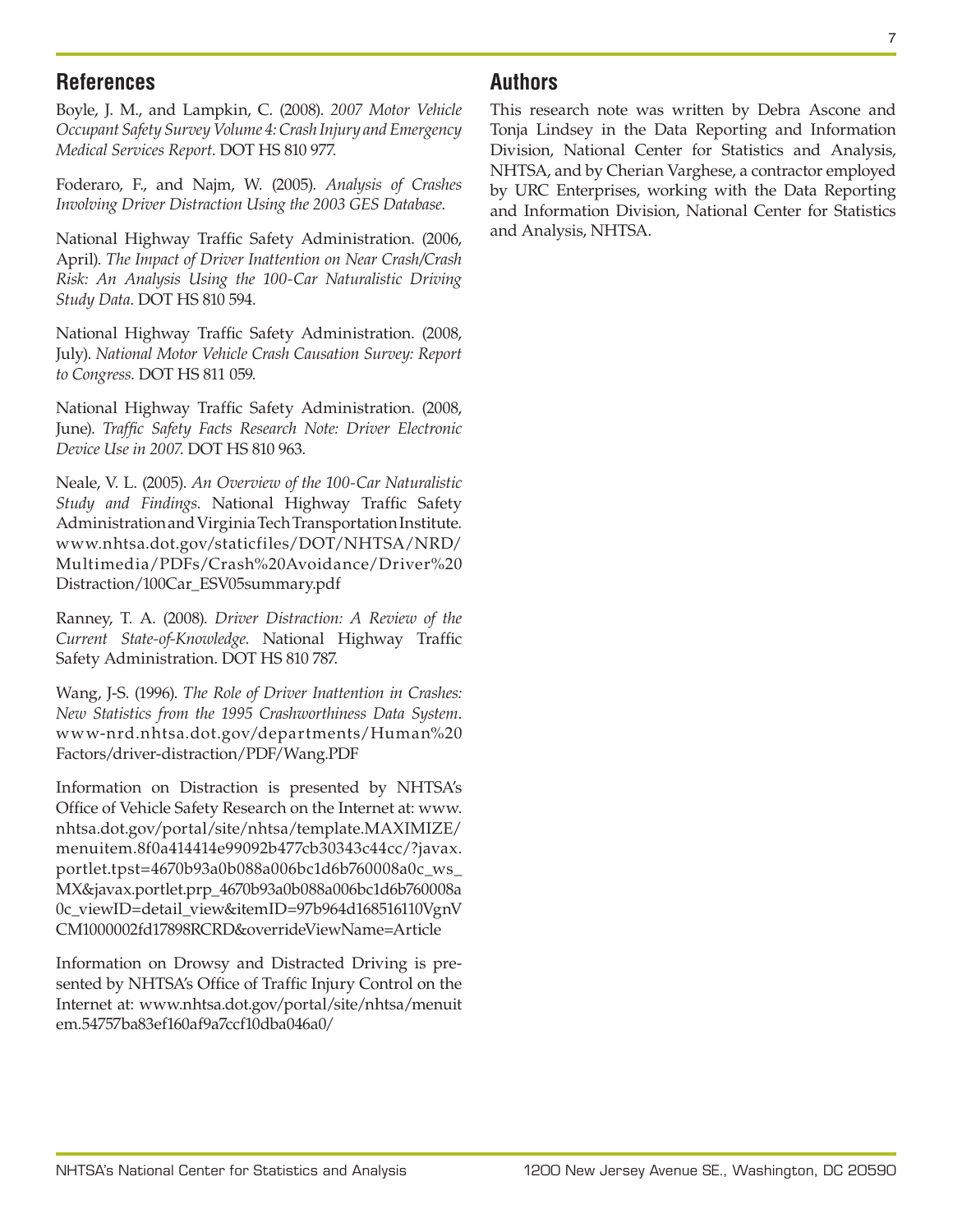# **Appendix A**

### **FARS Coding for Driver Distraction**

| <b>FARS Variable</b>         | <b>Related Factor</b>                            | <b>Examples in Manual</b>                                                 |
|------------------------------|--------------------------------------------------|---------------------------------------------------------------------------|
| <b>Driver-Related Factor</b> | Emotional (e.g., Depression, Angry, Disturbed)   | Fighting, disagreements, depressed, and emotionally upset.                |
|                              | Operating the Vehicle in Careless or Inattentive | Includes use of car/cell phones, text messaging, fax, GPS/Head-up display |
|                              | Manner                                           | systems, DVD player, etc.; Driver distracted by children; Driver lighting |
|                              |                                                  | cigarette; Operating or adjusting radio and other accessories; Reading,   |
|                              |                                                  | talking, daydreaming, eating, looking for an address, crash in next lane, |
|                              |                                                  | automated highway sign, approaching emergency vehicle, using electric     |
|                              |                                                  | razor, applying cosmetics, painting nails, etc.                           |
|                              | Cellular Telephone Present in Vehicle            | Includes hand-held and hands-free cellular telephones.                    |
|                              | Cellular Telephone in Use in Vehicle             | Includes hand-held and hands-free cellular telephones.                    |
|                              | Computer/Fax Machines/Printers                   | Laptop/notebook computers; PDAs; Fax machines; Printers.                  |
|                              | <b>Onboard Navigation System</b>                 |                                                                           |
|                              | Two-Way Radio                                    |                                                                           |
|                              | Head-up Display                                  |                                                                           |

Beginning in 2010, FARS and GES variables and codes will be the same. This consolidation will create a slight change in the criteria used for determining the number of crashes involving driver distraction.

# **Appendix B**

### **GES Coding for Driver Distraction**

| <b>GES Variable</b>  | <b>Related Factor</b>                                 | <b>Definition in Manual (abbreviated)</b>                                    |
|----------------------|-------------------------------------------------------|------------------------------------------------------------------------------|
| Driver Distracted by | Looked but did not see                                | Paying attention to driving but does not see the relevant vehicle, object,   |
|                      |                                                       | etc. (blind spot, intersections)                                             |
|                      | By other occupant                                     | Distracted by occupant in driver's vehicle; includes conversing with or      |
|                      |                                                       | looking at other occupant.                                                   |
|                      | By moving object in vehicle                           | Distracted by moving object in driver's vehicle; includes dropped object,    |
|                      |                                                       | moving pet, insect, cargo.                                                   |
|                      | While talking or listening to cellular phone          | Talking or listening on cellular phone.                                      |
|                      | While dialing cellular phone                          | Dialing or text messaging on cell phone or any wireless email device.        |
|                      | Other Cellular Phone Related (2007+)                  | Used when the Police Report indicates the driver is distracted from the      |
|                      |                                                       | driving task due to cellular phone involvement, but none of the specified    |
|                      |                                                       | codes are applicable (e.g., reaching for cellular phone, etc.). This code is |
|                      |                                                       | also applied when specific details regarding cellular phone distraction /    |
|                      |                                                       | usage are not provided.                                                      |
|                      | While adjusting climate controls                      | Adjusting air conditioner or heating.                                        |
|                      | While adjusting radio, cassette, CD                   | Adjusting radio, cassette, or CD in vehicle.                                 |
|                      | While using other device/controls integral to vehicle | Adjusting windows, door locks, rear view manual, seat, steering wheel,       |
|                      |                                                       | adjusting seat belt, etc.                                                    |
|                      | While using or reaching for device/object brought     | Radar detector, CDs, razors, portable CD player, headphones, cigarette       |
|                      | into vehicle                                          | lighter, etc.                                                                |
|                      | Distracted by outside person, object, or event        | Animals on roadside or previous crash. Do not use when driver has            |
|                      |                                                       | recognized object/event and driver taken some evasive action.                |
|                      | Eating or drinking                                    | Eating or drinking or activity related to these actions.                     |
|                      | Smoking related                                       | Smoking or involved in activity related to smoking.                          |
|                      | Distraction/inattention, details unknown              | Distraction and/or inattention are noted on the PAR but the specifics are    |
|                      |                                                       | unknown.                                                                     |
|                      | Inattentive or lost in thought                        | Driver is thinking about items other than the driving task (daydreaming).    |
|                      | Other distraction                                     | Details regarding this driver's distraction are known but none of the        |
|                      |                                                       | specified codes are applicable.                                              |

Beginning in 2010, FARS and GES variables and codes will be the same. This consolidation will create a slight change in the criteria used for determining the number of crashes involving driver distraction.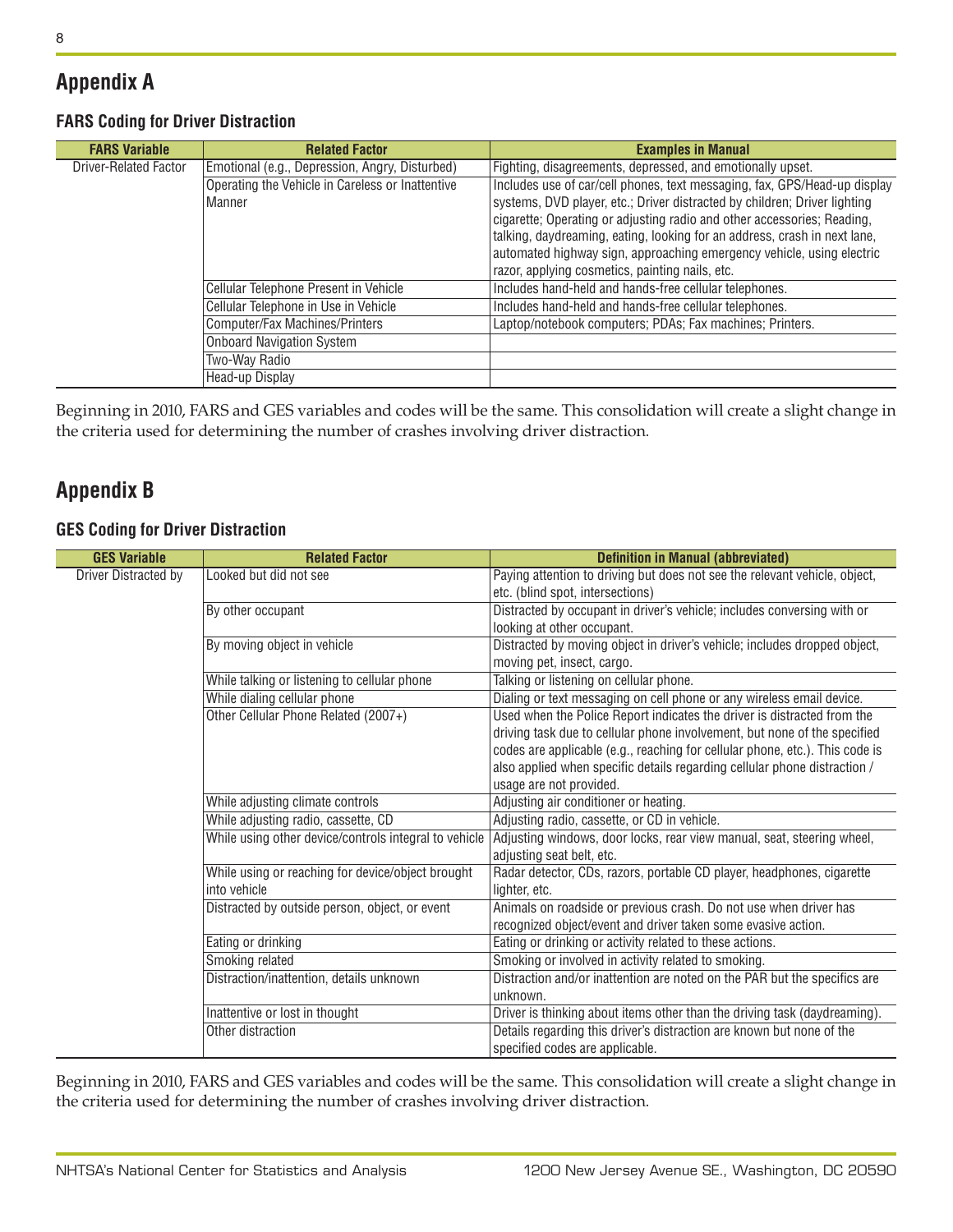# **Appendix C**

### **National Motor Vehicle Crash Causation Survey**

NMVCCS investigated a total of 6,950 crashes during the 3-year period from January 2005 to December 2007. However, this report uses a nationally representative sample of 5,471 crashes that were investigated during a twoand-a-half-year period from July 3, 2005, to December 31, 2007. The remaining 1,479 crashes were investigated but were not used in this report because 1) these crashes were investigated during the transition period from January 1, 2005, to July 2, 2005, when the data collection effort was being phased in, or 2) these crashes were investigated after the phase-in period, but ultimately determined not to meet the requisite sample selection criteria. However, the data from the 1,479 crashes is still suitable for clinical, case-by-case evaluations and will be part of the file that will be released for public use. Each investigated crash involved at least one light passenger vehicle that was towed due to damage. Data was collected on at least 600 data elements to capture information related to the drivers, vehicles, roadways, and environment. In addition, the NMVCCS database includes crash narratives, photographs, schematic diagrams, vehicle information, and event data recorder (EDR) data, when available. This additional information will be vital to researchers seeking to perform in-depth clinical reviews of crashes.

In the NMVCCS Coding Manual, page 308 describes coding for the pre-crash assessment. The following codes for the variable *precrash.critical\_reason* were those included as distraction for the critical reason for the critical precrash event:

- Inattention (i.e., daydreaming)—Used when the driver fails to recognize a situation that demands a response because his/her attention has wandered from the driving task for some non-compelling reason. In this circumstance, the driver is typically focusing on internal thoughts (i.e., daydreaming, problem-solving, worrying about family problem, etc.) and not focusing attention on the driving task.
- Internal distraction—Reserved for crashes in which the driver fails to recognize a situation requiring a response because his/her attention is directed to some event, object, person, or activity inside the vehicle. Relevant examples include tuning the radio, adjusting the heat/ cooling system, engaging in a conversation with a passenger, using a cell phone, retrieving fallen objects, reading books/magazines/maps/invoices, etc.
- External distraction—Reserved for crashes in which the driver fails to recognize a situation requiring a response

because his/her attention is directed to some event, object, person, or activity outside the vehicle. Relevant examples include searching for a street address, construction activity, looking at a building or scenery, looking at a sign, looking at a previous crash site, etc. Distractions are distinguished from inattention in that distractions induce the driver to focus attention on the distraction. This category takes precedence over the next category (inadequate surveillance). If, for example, a driver fails to look because he/she is distracted, code external or internal distraction as appropriate.

The NMVCCS Coding Manual, page 404 describes coding for the pre-crash assessment, specifically identifying nondriving activities. The following codes were those included for interior non-driving activities for the variable *driveractivity.other\_driver\_activity* for the crash-associated factors:

- Looking at movement/actions of other occupants— Used when the driver is distracted by other occupants in the vehicle. The specific intent is to identify instances when the driver is distracted by movements or actions initiated by these occupants. Distraction as a result of conversation is classified in the preceding variable.
- Dialing/hanging-up phone—Used when the driver is distracted as a result of either dialing or hanging-up a phone during the pre-crash phase. This element value is also used when the driver is adjusting phone controls or is attempting to retrieve voicemail messages.
- Adjusting radio/CD player—Used when the driver is distracted as a result of attempting to adjust sound system controls.
- Adjusting other vehicle controls—Used when the driver is distracted as a result of attempting to adjust the heat, vent, or air conditioning controls. This category also includes attempted adjustments to other OEM and aftermarket controls. Electronic file data entries should be annotated to indicate the system involved and the attempted adjustment.
- Retrieving object from floor and/or seat—Used when the driver is attempting to retrieve an object from either indicated location while driving. The objects in this category include everything with the exception of items related to smoking or eating which are addressed in selection of those individual attributes.
- Retrieving object from other location—Used when the driver is attempting to retrieve an object from a location other than the floor or seat. Objects in this category include everything with the exception of items related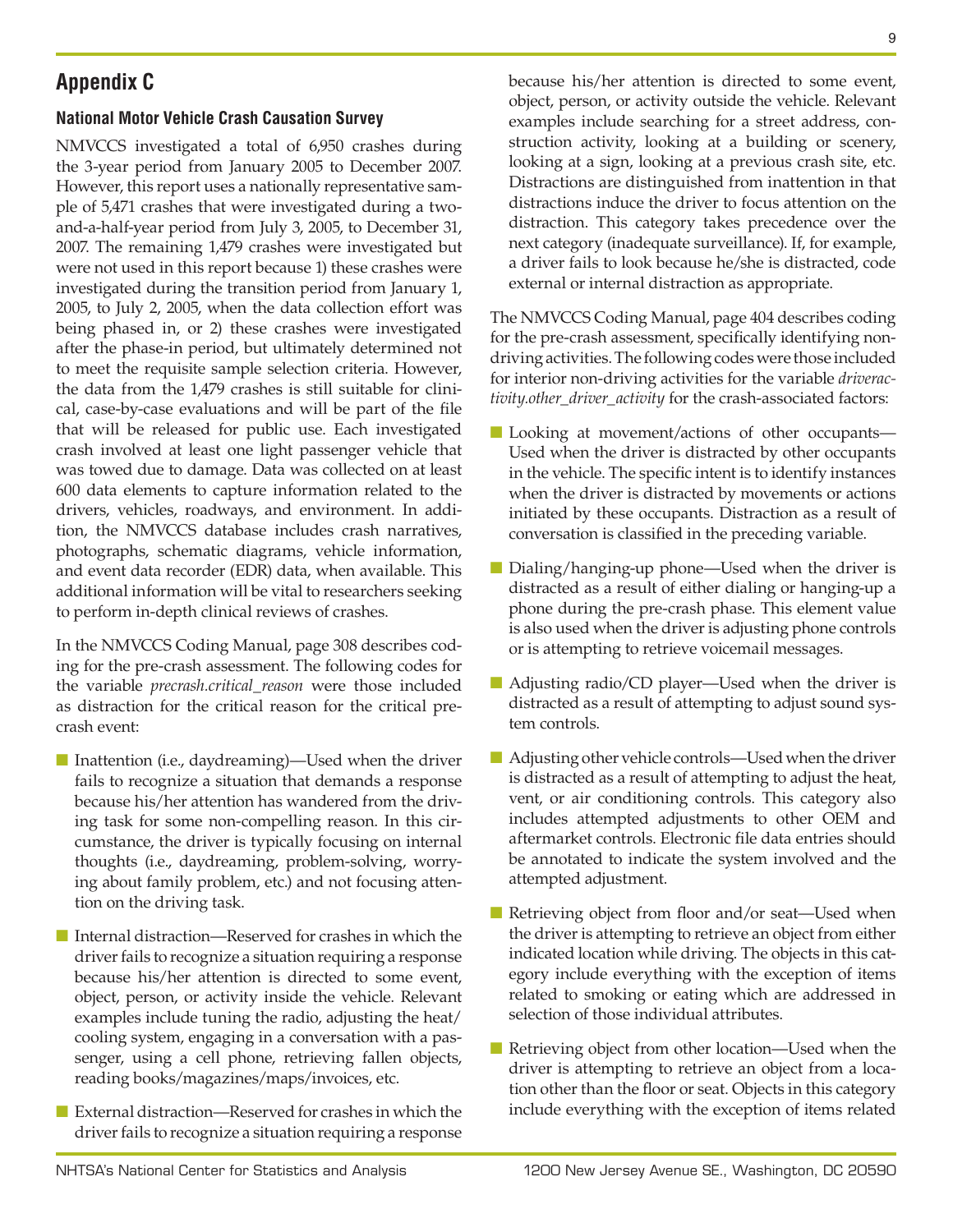to smoking or eating which are addressed in selection of those individual attributes.

- Eating or drinking
- Smoking
- Reading map/directions/newspaper, etc.
- Focused on other internal object (specify)—Use this attribute when the driver is not attending to the driving task due to focus on any object in the interior of the vehicle not related to other specific attributes for this variable.
- Text messaging—Any short electronically transmitted message. Typically sent to a handheld device such as a pager, PDA, or cell phone.

# **Appendix D**

### **100-Car Naturalistic Driving Study**

The 100-Car Naturalistic Driving Study was an observational study conducted from January 2003 to July 2004 to provide detail concerning driver performance, behavior, environment, driving context, and other factors that were associated with critical incidents, near-crashes, and crashes for 100 cars. Information about the instrumentation of the vehicle, the subjects selected for the study, and the vehicles used in the study are discussed below. Full details about the methodology and data collection in this study can be found in multiple reports including *An Overview of the 100-Car Naturalistic Study and Findings*.

#### *Instrumentation*

The 100-car instrumentation package was engineered by VTTI to be rugged, durable, expandable, and unobtrusive. The system consisted of a Pentium-based computer that received and stored data from a network of sensors distributed around the vehicle. Data storage was achieved via the system's hard drive, which was large enough to store data for several weeks of driving before requiring data downloading. A video subsystem was also included in the vehicle to provide a continuous window into the happenings in and around the vehicle. This subsystem included five camera views monitoring the driver's face and driver's side of the vehicle, the forward view, the rear view, the passenger's side of the vehicle, and an over-the shoulder view for the driver's hands and surrounding areas.

### *Subjects*

One-hundred drivers who commuted into or out of the Northern Virginia/Washington, DC, metropolitan area were initially recruited as primary for this study. As some drivers had to be replaced for various reasons, 109 primary drivers were included in the study. As family members and friends would occasionally drive the instrumented vehicles, data were collected on 132 additional drivers. To maximize the potential to record crash and near-crash events through the selection of subjects with higher-thanaverage crash- or near-crash risk exposure, exposure was manipulated through the selection of a larger sample of drivers under the age of 25, and by the selection of a sample that drove more than the average number of miles. One issue of note is that the data were collected in only the metropolitan DC area—with primarily urban and suburban driving conditions, often in moderate to heavy traffic.

### *Vehicles*

Six different vehicle models were selected based upon their prevalence in the Northern Virginia area. These included five sedan models and one SUV model. The model years were limited to those with common body types and accessible vehicles.

#### **Activities Included as Secondary Tasks**

| <b>Simple Secondary</b><br><b>Tasks</b>                  | <b>Moderate Secondary</b><br><b>Tasks</b>        | <b>Complex Secondary</b><br><b>Tasks</b>                |
|----------------------------------------------------------|--------------------------------------------------|---------------------------------------------------------|
| 1. Adjusting radio                                       | 1. Talking/listening to<br>hand-held device      | 1. Dialing a hand-held<br>device                        |
| 2. Adjusting other<br>devices integral to<br>the vehicle | 2. Hand-held device-<br>other                    | 2. Locating/reaching/<br>answering hand-<br>held device |
| 3. Talking to passenger<br>in adjacent seat              | 3. Inserting/retrieving<br>CD                    | 3. Operating a PDA                                      |
| 4. Talking/Singing: No<br>passenger present              | 4. Inserting/retrieving<br>cassette              | 4. Viewing a PDA                                        |
| 5. Drinking                                              | 5. Reaching for object<br>(not hand-held device) | 5. Reading                                              |
| 6. Smoking                                               | 6. Combing or fixing hair                        | 6. Animal/object in<br>vehicle                          |
| 7. Lost in thought                                       | 7. Other personal<br>hygiene                     | 7. Reaching for a<br>moving object                      |
| 8. Other                                                 | 8. Eating                                        | 8. Insect in vehicle                                    |
|                                                          | 9. Looking at external<br>object                 | 9. Applying makeup                                      |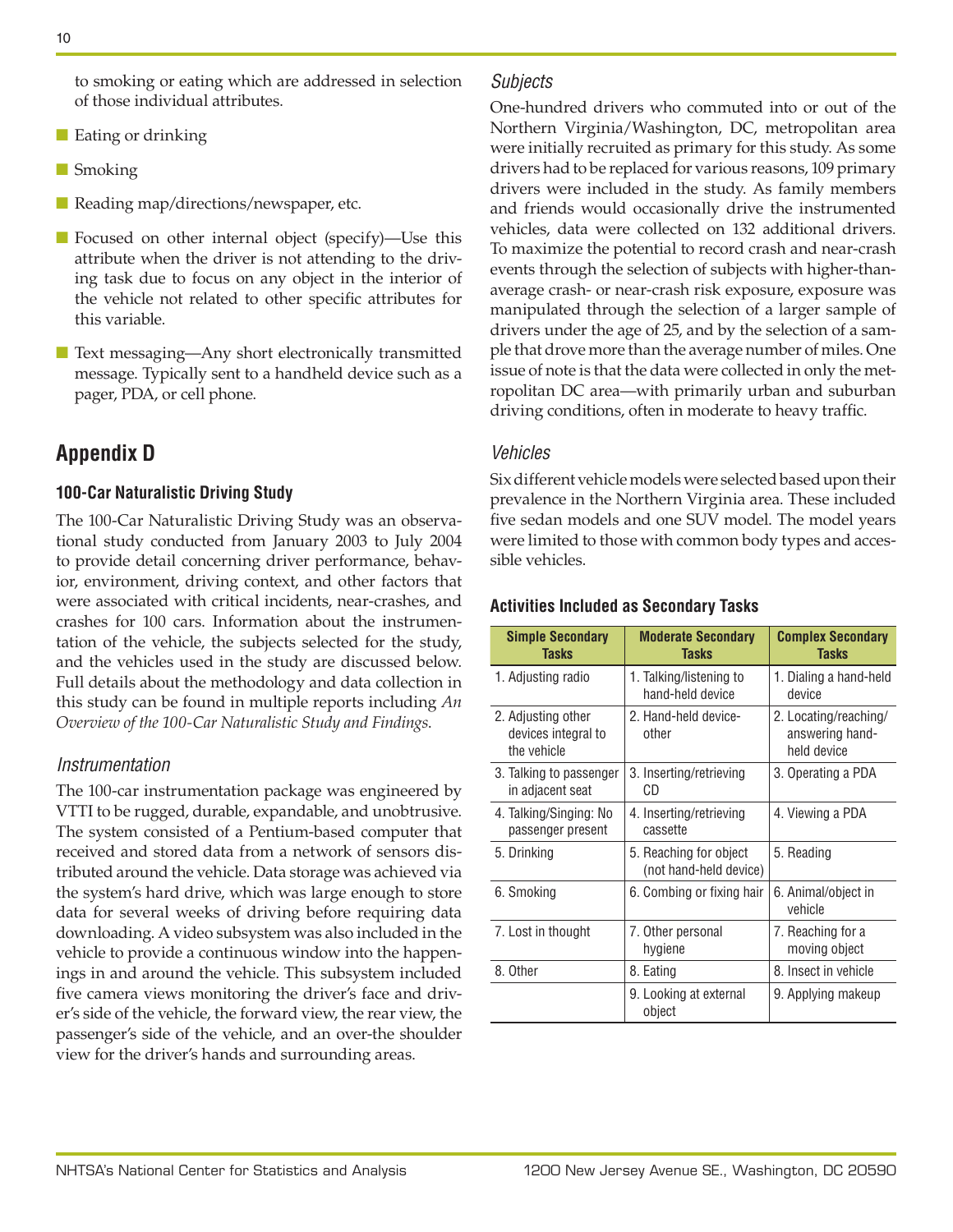# **Appendix E**

### **National Occupant Protection Use Survey**

## *Survey Methodology*

NOPUS is the only probability-based observational survey of driver electronic device use in the United States. The survey observes usage as it actually occurs at a random selection of roadway sites, and so provides the best tracking of the extent to which people in this country are using cell phones and other electronic devices while driving.

Data is collected between the hours of 7 a.m. and 6 p.m. Only stopped vehicles are observed to permit time to collect the variety of information required by the survey. Observers do not interview occupants, so that the NOPUS can capture the untainted behavior of occupants. The 2007 NOPUS data was collected between June 4 and June 25, while the 2006 data was collected between June 5 and June 26.

### *Definitions*

Drivers were counted as "holding phones to their ears" if they were holding to their ears what appeared to the observer to be a phone. This would include such behaviors as drivers engaged in conversation, listening to messages, or conducting voice-activated dialing while holding a phone to their ears. Note that PDAs such as Blackberrys would count as phones.

Drivers were counted as "speaking with visible headsets on" if they appeared to be speaking and wearing a headset with a microphone. This would include such behaviors as talking in conversation or conducting voice-activated dialing via a wireless earpiece on the driver's right ear or via an earbud connected by wire to a cell phone.

Drivers were counted as "visibly manipulating hand-held devices" if they appeared to be manipulating some type of electronic device, whether a cell phone, PDA, video game, or other device. This would include such behaviors as manual dialing; text messaging; using a Web-capable cell phone or a PDA (such as a Blackberry) to view travel directions, check e-mails or calendar appointments, or surf the Internet; playing hand-held games; and holding phones in front of their faces to converse or check messages via speakerphone or use voice-activated dialing.

Further details about the methodology of NOPUS and the definitions included in electronic device use can be found in the Traffic Safety Fact Sheet (NHTSA, 2008).

# **Appendix F**

### **2007 Motor Vehicle Occupant Safety Survey**

The 2007 MVOSS was the sixth in a series of periodic national telephone surveys on occupant protection issues conducted for NHTSA. Data collection was conducted by Schulman, Ronca, & Bucuvalas, Inc., a national survey research organization. The survey used two questionnaires, each administered to a randomly selected national sample of about 6,000 people age 16 or older. Interviewing began January 9, 2007, and ended April 30, 2007.

Specific questions from the survey are noted in *Crash Injury and Emergency Medical Services Report* (Boyle & Lampkin, 2008).